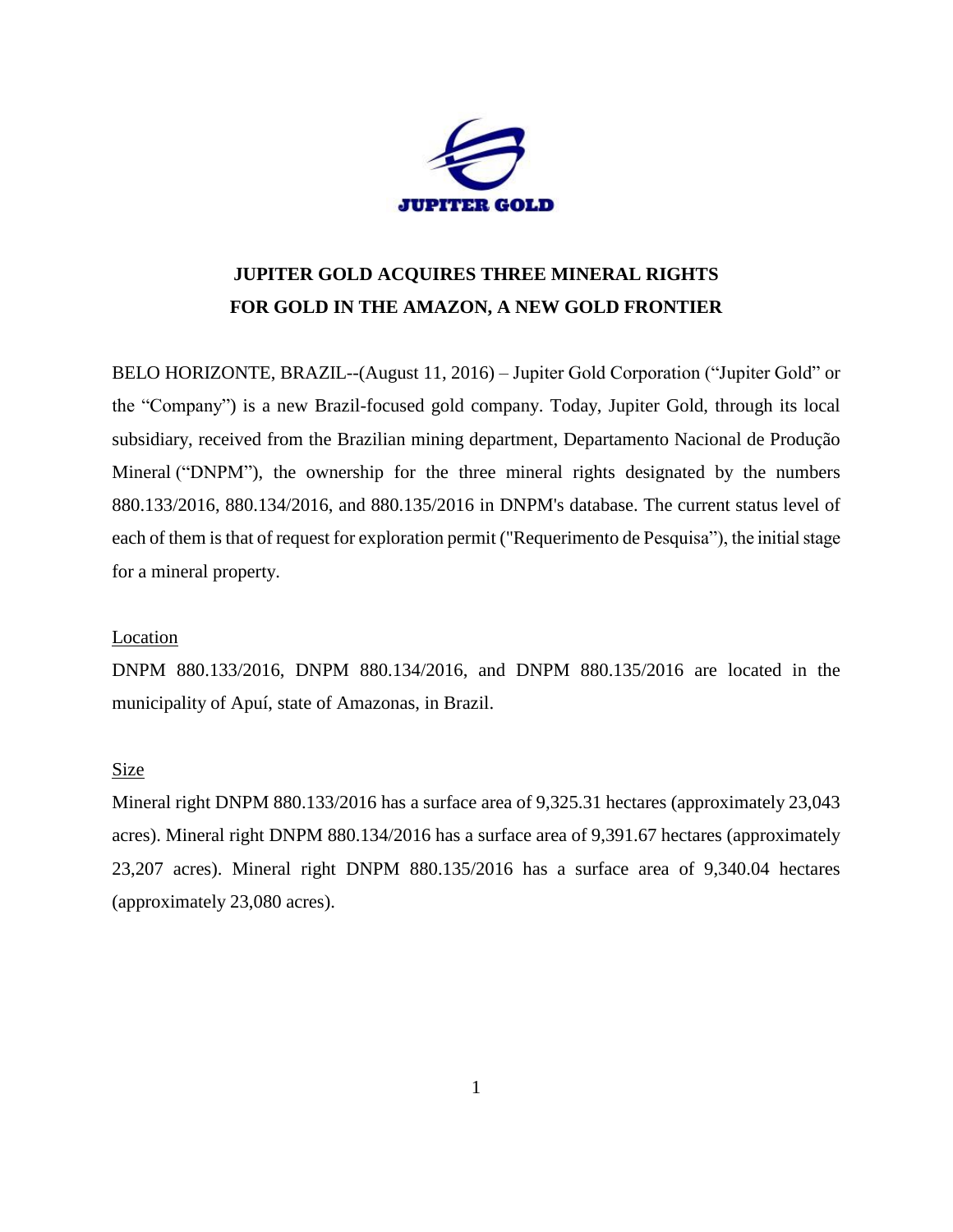# Coordinates of DNPM 880.133/2016

The coordinates of DNPM 880.133/2016 are as follows (using SIRGAS2000):

| Latitude                                        | Longitude                                       |
|-------------------------------------------------|-------------------------------------------------|
| -07°03'21"278 -60°05'58"879                     |                                                 |
| $-07^{\circ}08'14''679$ -60°05'58"879           |                                                 |
|                                                 | $-07^{\circ}08'14''679$ $-60^{\circ}11'36''022$ |
| $-07^{\circ}03'18''797$ -60°11'36"022           |                                                 |
| -07°03'18"797 -60°11'34"391                     |                                                 |
| $-07^{\circ}03'21''278$ $-60^{\circ}11'34''391$ |                                                 |
| $-07^{\circ}03'21''278$ -60°05'58"879           |                                                 |

### Map of DNPM 880.133/2016



Map – Mineral Right DNPM 880.133/2016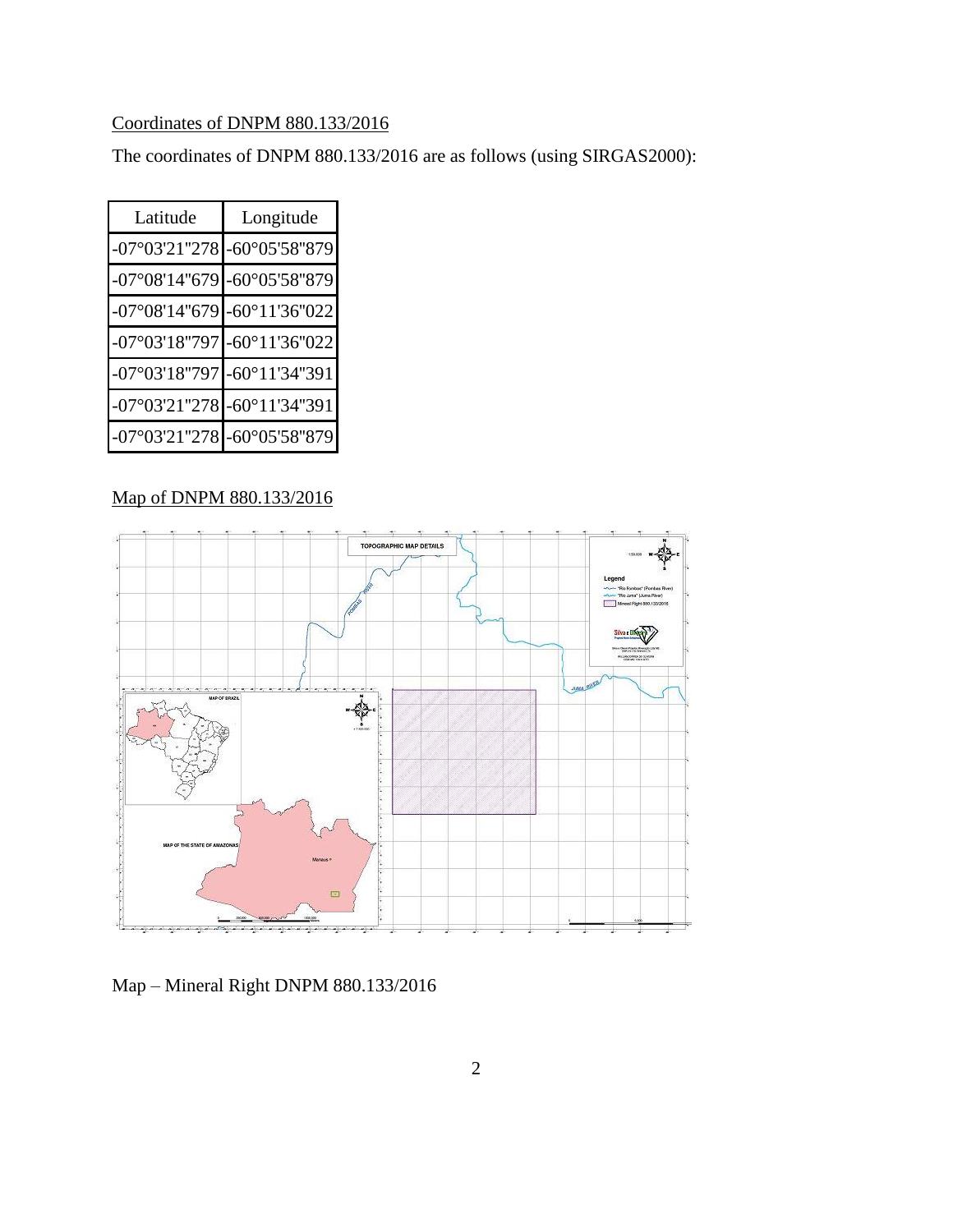# Coordinates of DNPM 880.134/2016

The coordinates of DNPM 880.134/2016 are as follows (using SIRGAS2000):

| Latitude                    | Longitude                   |
|-----------------------------|-----------------------------|
| -07°03'21"278 -60°05'58"879 |                             |
| $-07^{\circ}03'21''278$     | $-60^{\circ}11'34''391$     |
| $-07^{\circ}03'18''797$     | $-60^{\circ}11'34''391$     |
| -07°03'10"357 -60°11'34"391 |                             |
| -07°03'10"357 -60°11'33"931 |                             |
| -06°58'25"526 -60°11'33"931 |                             |
|                             | -06°58'25"526 -60°05'57"149 |
| $-07^{\circ}03'21''278$     | $-60^{\circ}05'57"149$      |
| $-07^{\circ}03'21''278$     | $-60^{\circ}05'58''879$     |

Map



Map – Mineral Right DNPM 880.134/2016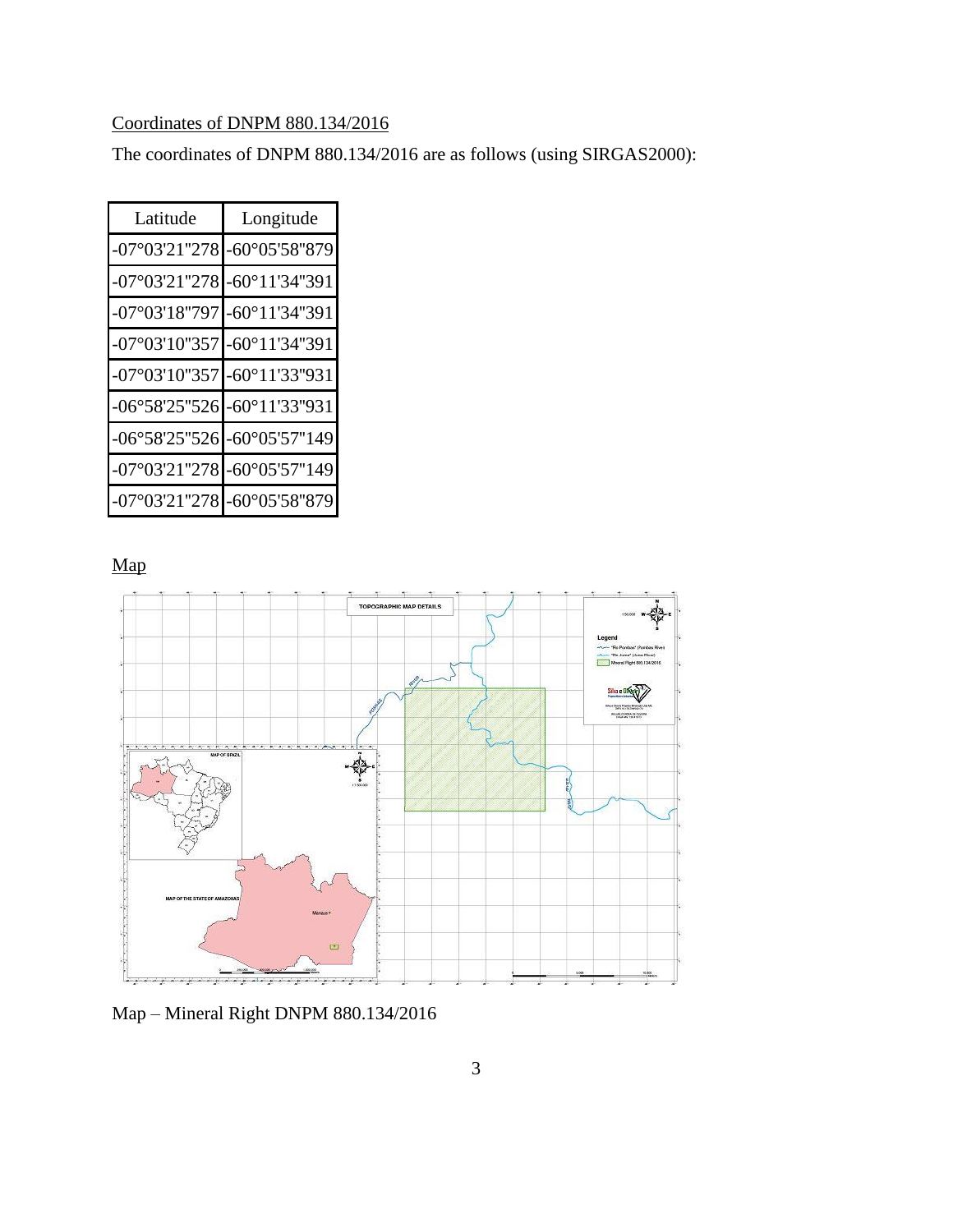### Coordinates of DNPM 880.135/2016

The coordinates of DNPM 880.135/2016 are as follows (using SIRGAS2000):

| Latitude                    | Longitude               |
|-----------------------------|-------------------------|
| $-07^{\circ}03'07"637$      | $-60^{\circ}16'56''443$ |
| -07°03'10"357 -60°16'56"443 |                         |
| $-07^{\circ}03'10''357$     | $-60^{\circ}11'36''021$ |
| -07°03'18"797 -60°11'36"021 |                         |
| -07°08'14"679 -60°11'36"021 |                         |
| -07°08'17"489 -60°11'36"021 |                         |
| -07°08'17"489 -60°16'58"594 |                         |
| -07°03'07"637 -60°16'58"594 |                         |
| $-07^{\circ}03'07"637$      | $-60^{\circ}16'56''443$ |

Map



Map – Mineral Right DNPM 880.135/2016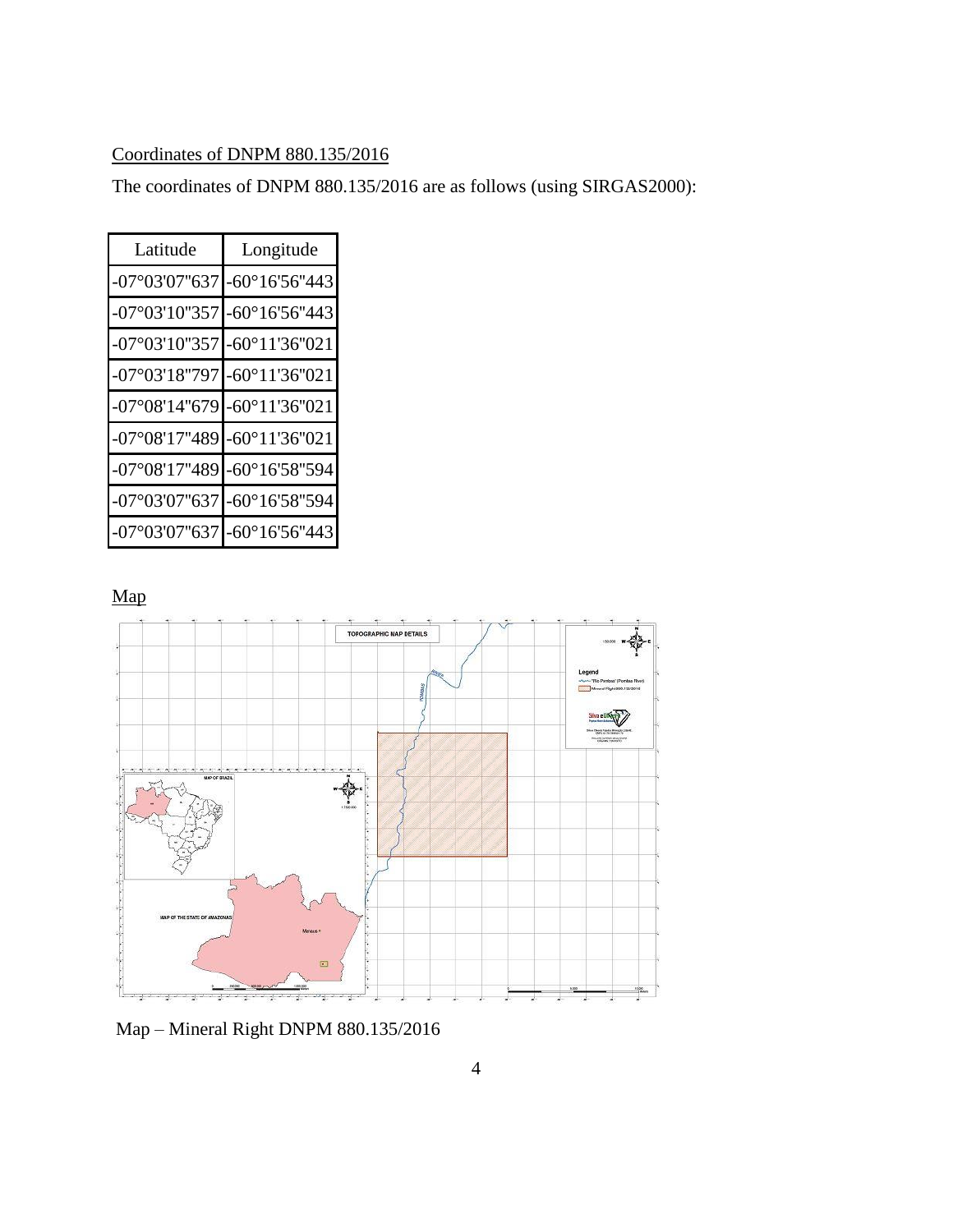#### Other Information

It is known and widely reported in local media the presence of illegal prospector sites in the Apuí region, which tends to indicate the presence of gold able to be extracted with rudimentary equipment.

In general, the Amazon region of Brazil, where our areas are located, is considered a potential new gold frontier, among specialists. It has been reported that primary deposits in this region may potentially reach 1 million ounces of gold or more. Secondary deposits in the region could range from 10,000 to 100,000 ounces of gold, being in alluvium, paleoplacers and weathered rocks.

Large gold areas in the Amazon region of Brazil, with research and exploration to verify it, have fetched prices varying between \$15 million to \$110 million, in reported transactions of stock exchange listed companies.

Currently, approximately 40% of our three areas are inside the Aripuanã National Forest, an environmental conservation unit which allows mining, under a special licensing regulation. There are a few access roads to the areas, usually rough cuts on the forest for farming purposes. Thus, mineral research and eventual operations will require investment in housing, dining halls, sheds for equipment and samples, offices, electricity, septic tank, water catchment and telecommunications. There is presently no access and therefore this will require opening up new access. Because of their wide availability, most construction would use locally cut woods. Diesel generators would provide electricity and a satellite antenna would provide internet and telephone.

### Industry Guide 7 Compliance

We note that that as of now this property is without known reserves, according to such the definition under the SEC's Industry Guide 7. In further compliance with Industry Guide 7, we state that our proposed program for this area is exploratory in nature.

### **About Jupiter Gold Corporation**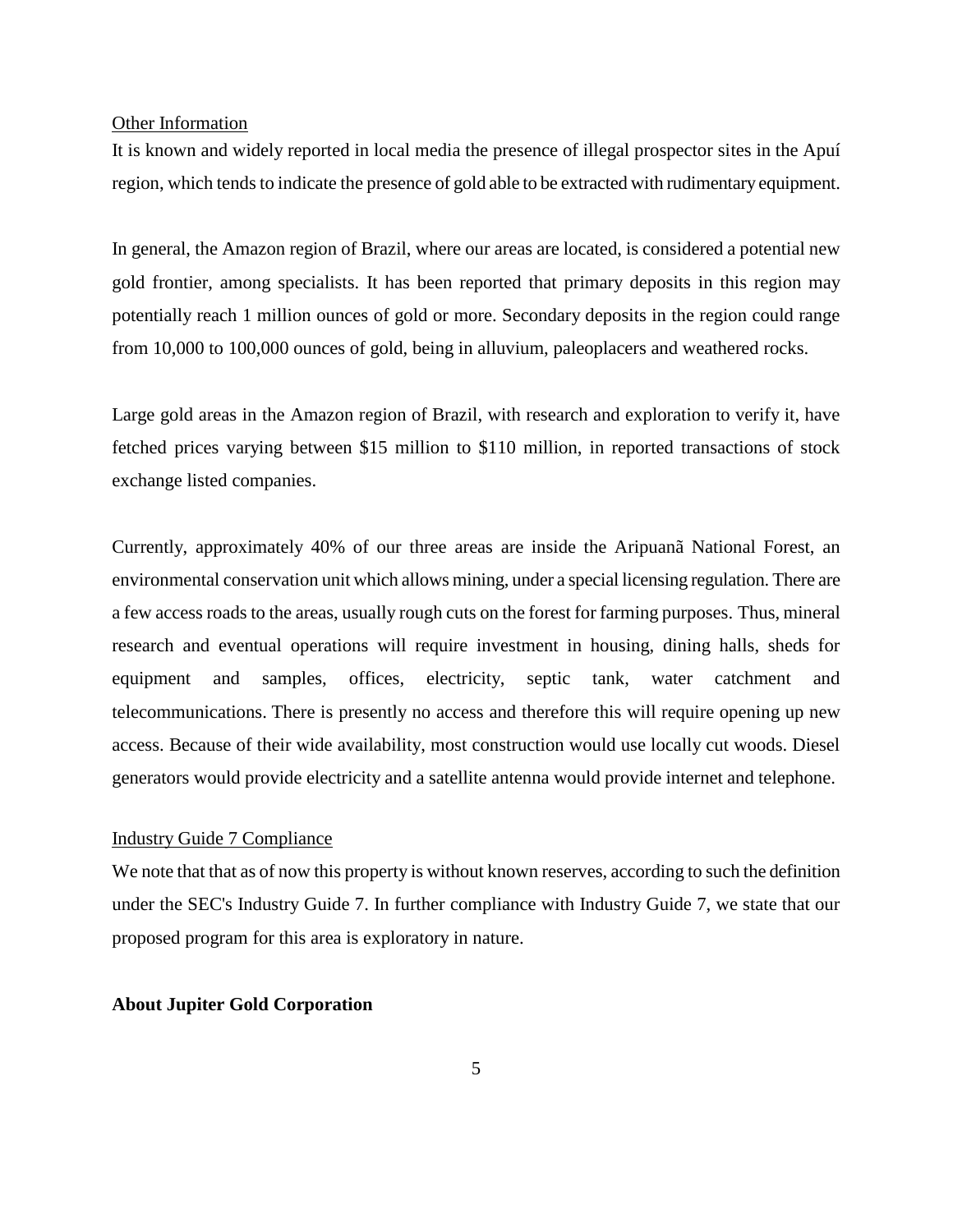Jupiter Gold Corporation ("Jupiter Gold") is focused on gold projects in Brazil. More information on Jupiter Gold is at [www.jupitergoldcorp.com.](../../../../../../../../../../../../../../../Downloads/www.jupitergoldcorp.com)

### **Safe Harbor Statement**

*This press release contains forward-looking statements made under the "safe harbor" provisions of the U.S. Private Securities Litigation Reform Act of 1995. Forward looking statements are based upon the current plans, estimates and projections of Jupiter Gold Corporation's management and are subject to risks and uncertainties, which could cause actual results to differ from the forwardlooking statements. Such statements include, among others, those concerning market and industry segment growth and demand and acceptance of new and existing products; any projections of production, reserves, sales, earnings, revenue, margins or other financial items; any statements of the plans, strategies and objectives of management for future operations; any statements regarding future economic conditions or performance; uncertainties related to conducting business in Brazil, as well as all assumptions, expectations, predictions, intentions or beliefs about future events. Therefore, you should not place undue reliance on these forward-looking statements. The following factors, among others, could cause actual results to differ from those set forth in the forward-looking statements: business conditions in Brazil, general economic conditions, geopolitical events and regulatory changes, availability of capital, Jupiter Gold Corporation's ability to maintain its competitive position and dependence on key management. This press release does not constitute an offer to sell or the solicitation of an offer to buy any security and shall not constitute an offer, solicitation or sale of any securities in any jurisdiction in which such offer, solicitation or sale would be unlawful prior to registration or qualification under the securities laws of such jurisdiction.*

#### **Contact:**

Marc Fogassa Chairman & Chief Executive Officer Jupiter Gold Corporation